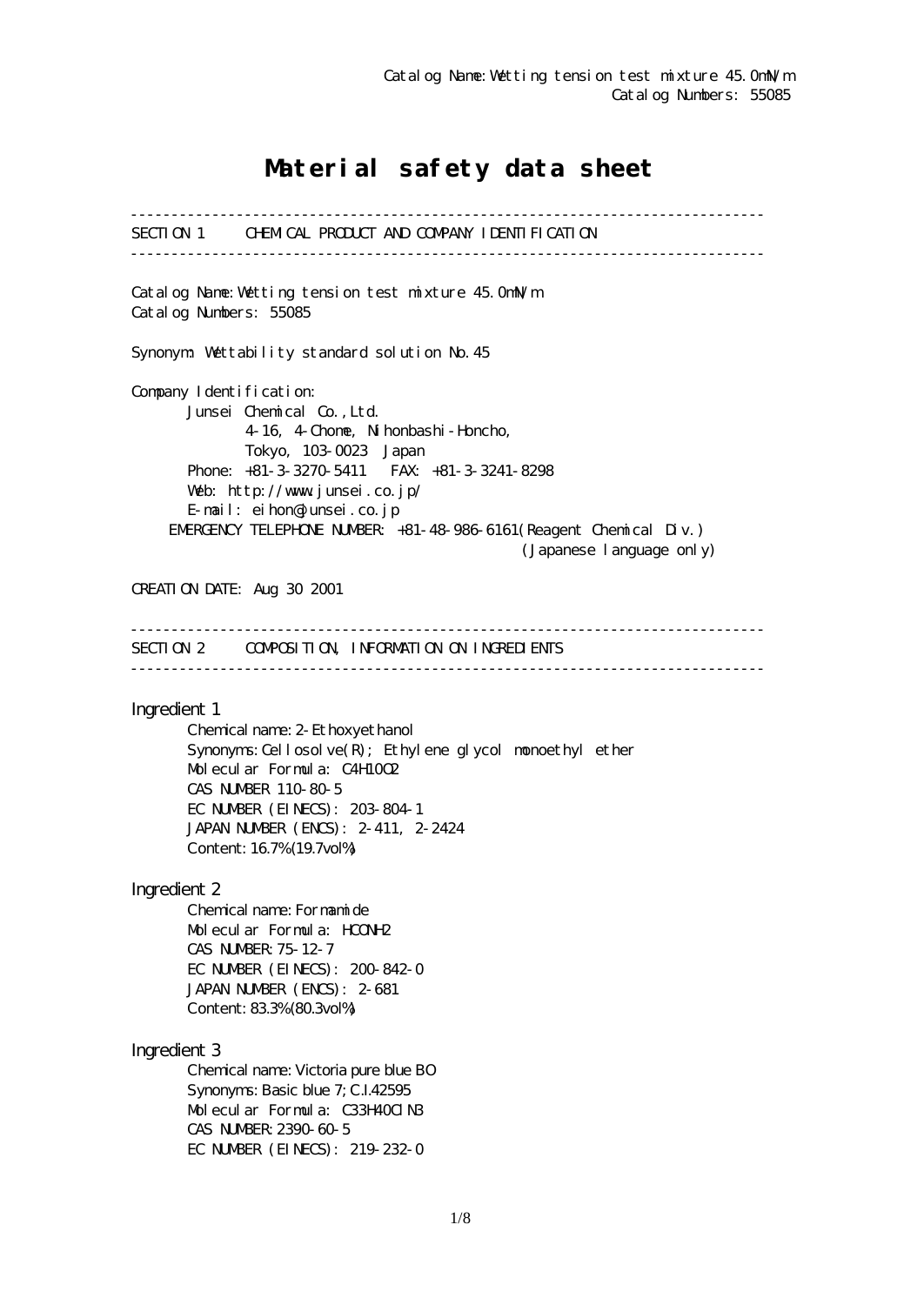JAPAN NUMBER (ENCS): 5-1994 Content: +0.03%

#### ------------------------------------------------------------------------------

### SECTION 3 HAZARDS IDENTIFICATION

------------------------------------------------------------------------------

#### EMERGENCY CAERM EW

Flammable. Harmful by inhalation, in contact with skin and if swallowed. May impair fertility. May cause harm to the unborn child.

Potential Health Effects

Eye:

Causes eye irritation. Causes redness and pain.

Skin:

 Causes mild skin irritation. Harmful if absorbed through the skin. Causes redness and pain. Substance is readily absorbed through the skin.

Ingestion:

 Harmful if swallowed. May cause irritation of the digestive tract. May cause systemic toxicity with acidosis. May cause nausea and vomiting. May cause unconsciousness. May cause cyanosis, characterized by bluish skin.

Inhalation:

 Harmful if inhaled. May cause cyanosis, characterized by bluish-colored skin. Causes respiratory tract irritation. May cause dizziness, incoordination, and unconsciousness. May cause albuminuria (presence of serum in the urine).

Chronic:

Prolonged or repeated exposure may cause adverse reproductive effects. May cause liver and kidney damage. Prolonged exposure may produce a narcotic effect.

# SECTION 4 FIRST AID MEASURES

------------------------------------------------------------------------------

------------------------------------------------------------------------------

Eyes:

 Immediately flush eyes with plenty of water for at least 15 minutes, occasionally lifting the upper and lower eyelids. Get medical aid immediately.

Skin:

 Get medical aid immediately. Immediately flush skin with plenty of soap and water for at least 15 minutes while removing contaminated clothing and shoes.

Ingestion:

 Get medical aid immediately. Call a poison control center. Wash mouth out with water.

Inhalation: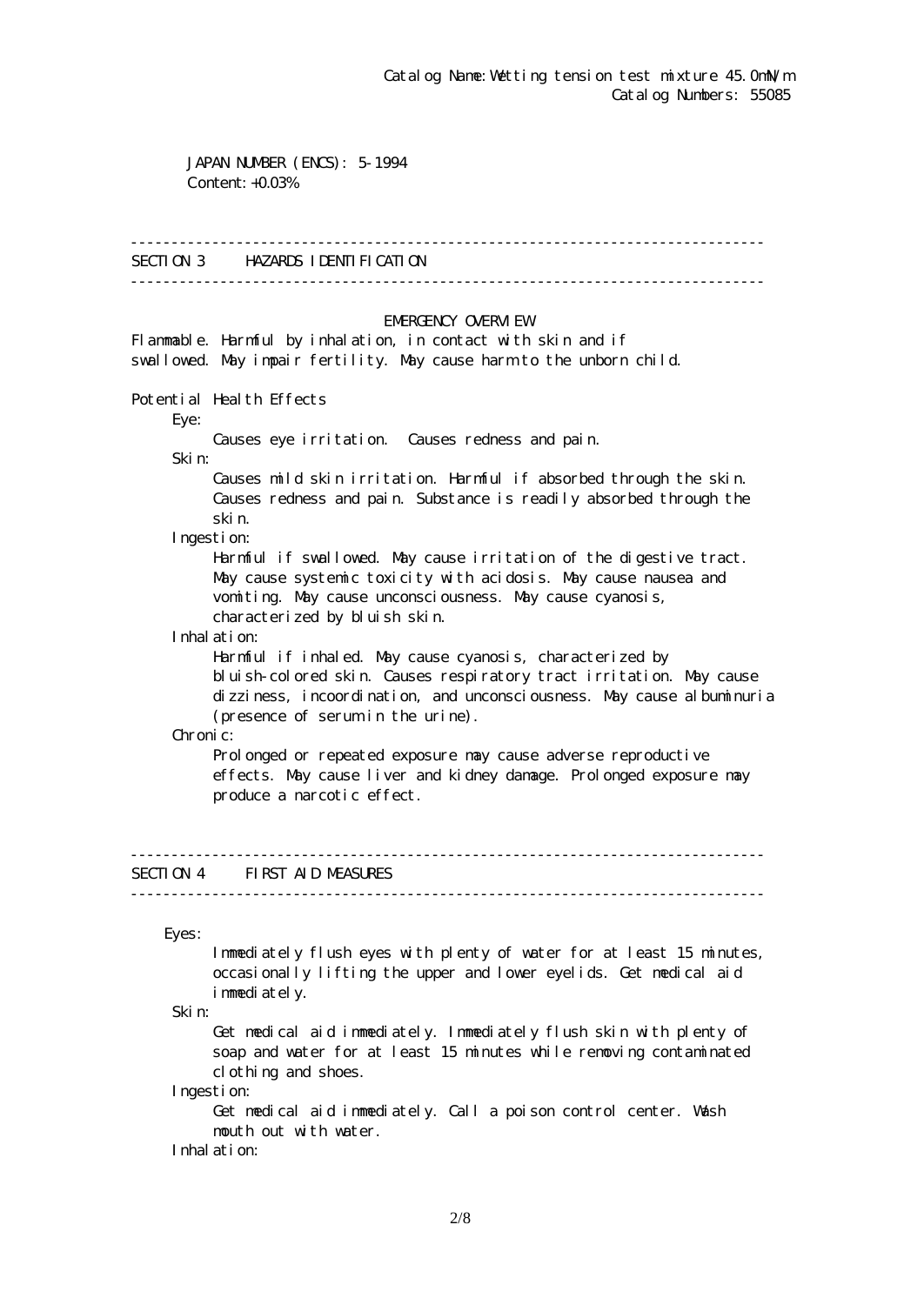Get medical aid immediately. Remove from exposure to fresh air immediately. If not breathing, give artificial respiration. If breathing is difficult, give oxygen. Notes to Physician: Treat symptomatically and supportively. Effects may be delayed. ------------------------------------------------------------------------------ SECTION 5 FIRE FIGHTING MEASURES ------------------------------------------------------------------------------ General Information: As in any fire, wear a self-contained breathing apparatus in pressure-demand, NSHA/NICSH (approved or equivalent), and full protective gear. Vapors may form an explosive mixture with air. Vapors can travel to a source of ignition and flash back. Will burn if involved in a fire. Containers may explode in the heat of a fire. Flammable Liquid. May form explosive peroxides. Vapors may be heavier than air. They can spread along the ground and collect in low or confined areas. Extinguishing Media: Use water spray to cool fire-exposed containers. Use water spray, dry chemical, carbon dioxide, or chemical foam. Cool containers with flooding quantities of water until well after fire is out. ------------------------------------------------------------------------------ SECTION 6 ACCIDENTAL RELEASE MEASURES ------------------------------------------------------------------------------ General Information: Use proper personal protective equipment as indicated in Section 8. Spills/Leaks: Absorb spill with inert material, (e.g., vermiculite, dry sand or earth), then place into a chemical waste container. Do not use combustible materials such as saw dust. Avoid runoff into storm sewers and ditches which lead to waterways. Remove all sources of ignition. Use a spark-proof tool. Isolate area and deny entry. Provide ventilation. ------------------------------------------------------------------------------ SECTION 7 HANDLING AND STORAGE ------------------------------------------------------------------------------ Handling: Use spark-proof tools and explosion proof equipment. Do not breathe dust, vapor, mist, or gas. Do not get in eyes, on skin, or on clothing. Take precautionary measures against static discharges. Use only in a chemical fume hood.

Storage:

Keep away from sources of ignition. Store in a tightly closed container. Store in a cool, dry, well-ventilated area away from incompatible substances. Flammables-area.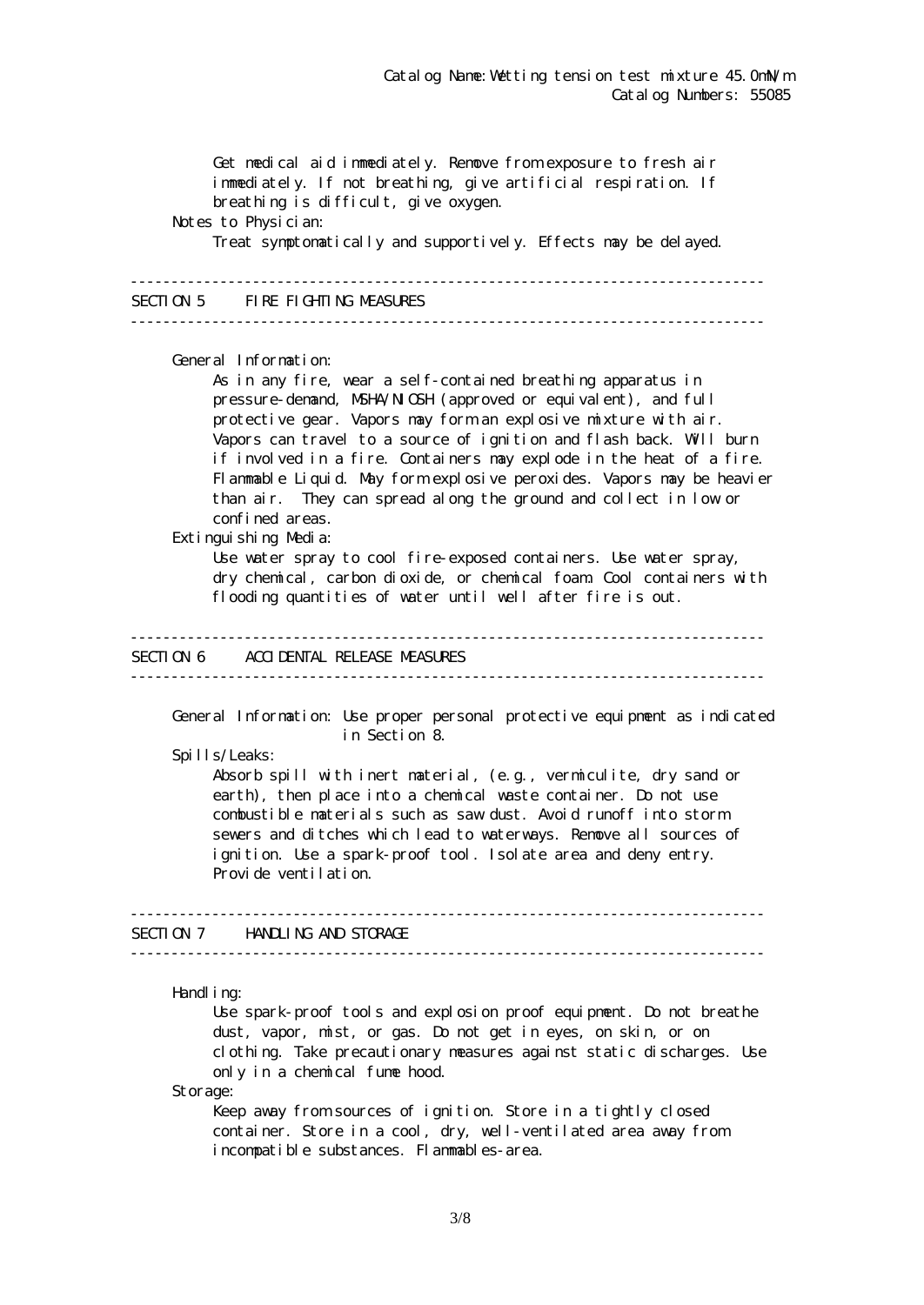------------------------------------------------------------------------------ SECTION 8 EXPOSURE CONTROLS, PERSONAL PROTECTION ------------------------------------------------------------------------------ Engineering Controls: Facilities storing or utilizing this material should be equipped with an eyewash facility and a safety shower. Use adequate ventilation to keep airborne concentrations low. Personal Protective Equipment Eyes: War chemical goggles. Skin: Wear appropriate protective gloves to prevent skin exposure.  $d$  othing: Wear appropriate protective clothing to prevent skin exposure. Respirators: Follow the OSHA respirator regulations found in 29CFR 1910.134 or European Standard EN 149. Always use a NGH or European Standard EN 149 approved respirator when necessary. ------------------------------------------------------------------------------ SECTION 9 PHYSICAL AND CHEMICAL PROPERTIES ------------------------------------------------------------------------------ Physical State: liquid Appearance: blue Odor: practically odorless pH: Not available. Vapor Pressure: 5 mbar @ 20 deg C (2-ethoxethanol) 0.08 mbar @20 deg C (formamide) Viscosity: Not available. Boiling Point: 135 deg C (2-ethoxethanol) 210 deg C (formamide) Freezing/Melting Point: Not available. Autoignition Temperature: Not available. Flash Point:  $70 <$  FP  $< 165$  deg C 44 deg C(2-ethoxethanol) 165 deg C(formamide) Explosion Limits, lower: 1.80 vol %(2-ethoxethanol) 2.7 vol % formamide) Explosion Limits, upper: 15.70 vol %(2-ethoxethanol) 19.0 vol %(formamide) Decomposition Temperature: Solubility: Miscible. Specific Gravity/Density: Not available.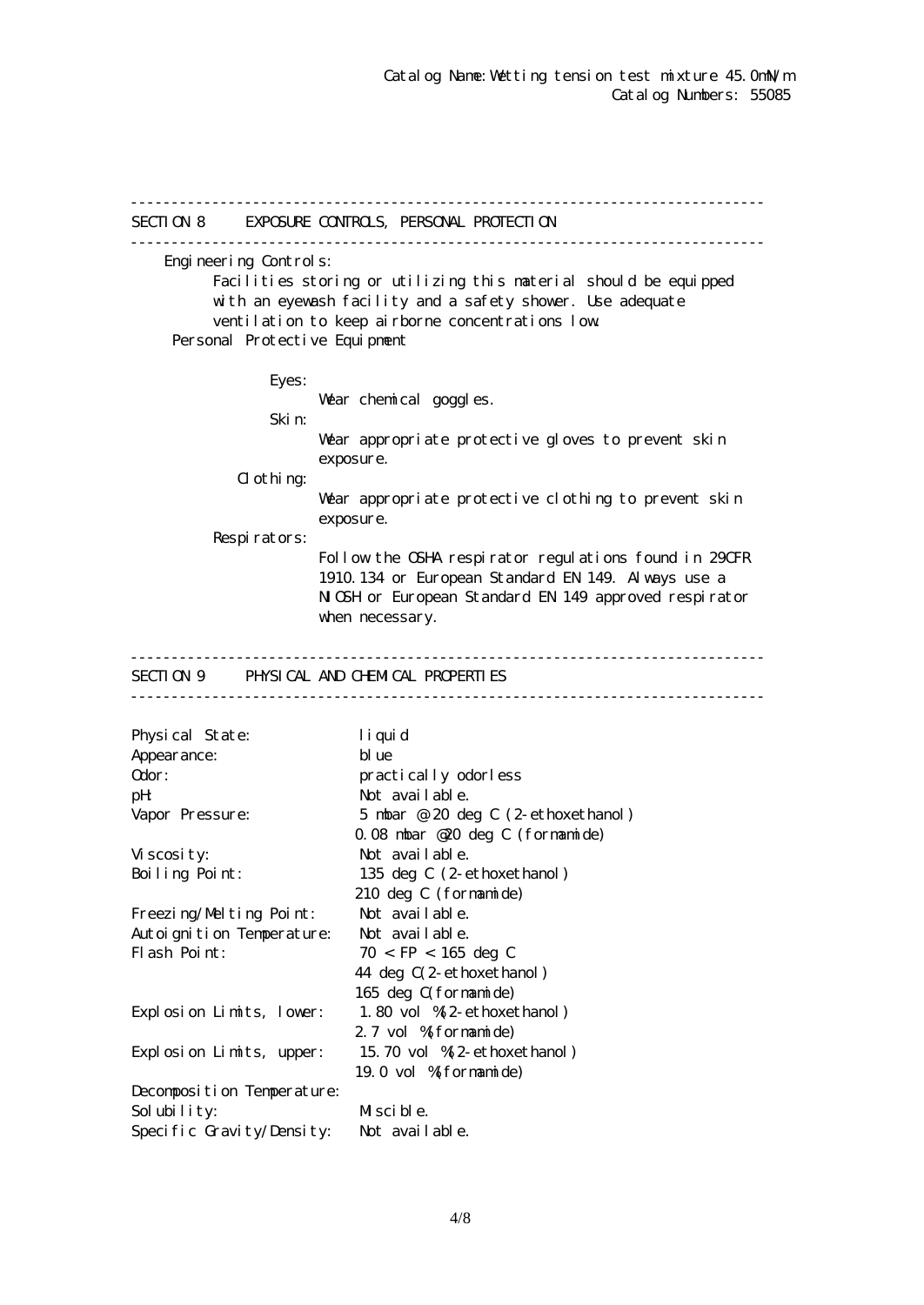```
------------------------------------------------------------------------------
SECTION 10 STABILITY AND REACTIVITY
------------------------------------------------------------------------------
      Chemical Stability:
           Forms heat-sensitive explosive peroxides on contact with air.
     Conditions to Avoid:
           Incompatible materials, ignition sources, exposure to air, heat.
      Incompatibilities with Other Materials:
           Oxidizing agents, acids, bases, copper, copper alloys, aluminum.
      Hazardous Decomposition Products:
           Carbon monoxide, carbon dioxide. ammonia and/or derivatives.
      Hazardous Polymerization: Will not occur.
------------------------------------------------------------------------------
SECTION 11 TOXICOLOGICAL INFORMATION
------------------------------------------------------------------------------
(2-ethoxethanol)
      RTECS#:
           CAS# 110-80-5 unlisted.
     LDSO/LCSO CAS# 110-80-5: Draize test, rabbit, eye: 50 mg Moderate; Draize
           test, rabbit, eye: 500 mg/24H Mild; Inhalation, mouse: LC50 = 1820
           ppm/7H; Inhalation, rat: LC50 = 2000 ppm/7H; Oral, mouse: LD50 = 2451
           mg/kg; Oral, rabbit: LD50 = 1275 mg/kg; Oral, rat: LD50 = 2125 mg/kg;
           Skin, rabbit: LD50 = 3300 mg/kg; Skin, rat: LD50 = 3900 mg/kg.
     Carcinogenicity:
        2-Ethoxyethanol -
          Not listed by ACGIH, IARC, NIGH, NTP, or CSHA.
      Other:
           See actual entry in RTECS for complete information.
(formamide)
      RTECS#:
           CAS# 75-12-7 unlisted.
      LD50/LC50:
           CAS# 75-12-7: Draize test, rabbit, eye: 100 mg Severe; Inhalation,
          rat: LC50 = 3900 ppm/6H \alphaal, nouse: LD50 = 3150 ng/kg; \alphaal, rat:
           LD50 = 5577 mg/kg; Skin, rabbit: LD50 = 17 gm/kg.
     Carcinogenicity:
        Formamide -
          Not listed by ACGIH, IARC, NICSH, NIP, or CSHA.
      Other:
           See actual entry in RTECS for complete information.
  ------------------------------------------------------------------------------
SECTION 12 ECOLOGICAL INFORMATION
------------------------------------------------------------------------------
(2-ethoxethanol)
      Ecotoxicity:
          Fish: Guppy: 16400; 7 day; LC50
```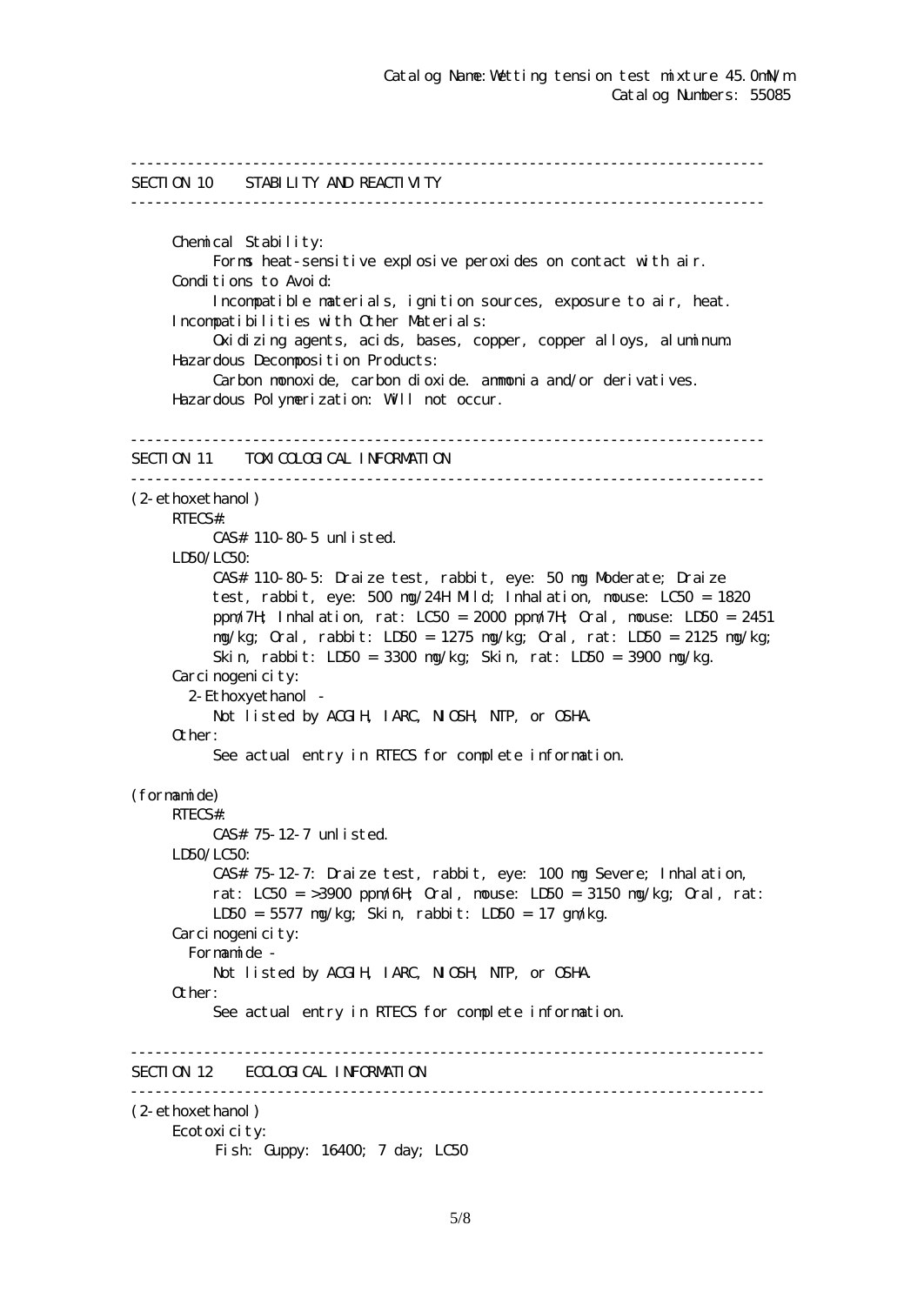Fish: Goldfish: 5400; 24H; LC50  $log$ POW $-0.5$ **Q** her Biodegradable. Avoid entering into waters or underground water. This chemical is not likely to bioconcentrate. (formamide) Ecotoxicity: Daphnia:  $EC/LC50 = 500$  ng/l; 48 H; acuut Algae:  $EC/LC50 = 500$  mg/l; 96 H;Bacteria: EC/LC50 = > 10000 mg/l; 17 H; Other Do not empty into drains. Avoid entering into waters or underground water. ------------------------------------------------------------------------------ SECTION 13 DISPOSAL CONSIDERATIONS ------------------------------------------------------------------------------ Dispose of in a manner consistent with federal, state, and local regulations. ------------------------------------------------------------------------------ SECTION 14 TRANSPORT INFORMATION ------------------------------------------------------------------------------ IATA Not regulated as a hazardous material. IMO Not regulated as a hazardous material. RID/ADR Not regulated as a hazardous material. ------------------------------------------------------------------------------ SECTION 15 REGULATORY INFORMATION ------------------------------------------------------------------------------ (2-ethoxethanol) European/International Regulations European Labeling in Accordance with EC Directives Hazard Symbols: T Risk Phrases: R 10 Flammable. R 20/21/22 Harmful by inhalation, in contact with skin and if swallowed. R 60 May impair fertility. R 61 May cause harm to the unborn child. Safety Phrases: S 53 Avoid exposure - obtain special instructions before use. S 45 In case of accident or if you feel unwell, seek medical advice immediately (show the label where possible). WGK (Water Danger/Protection)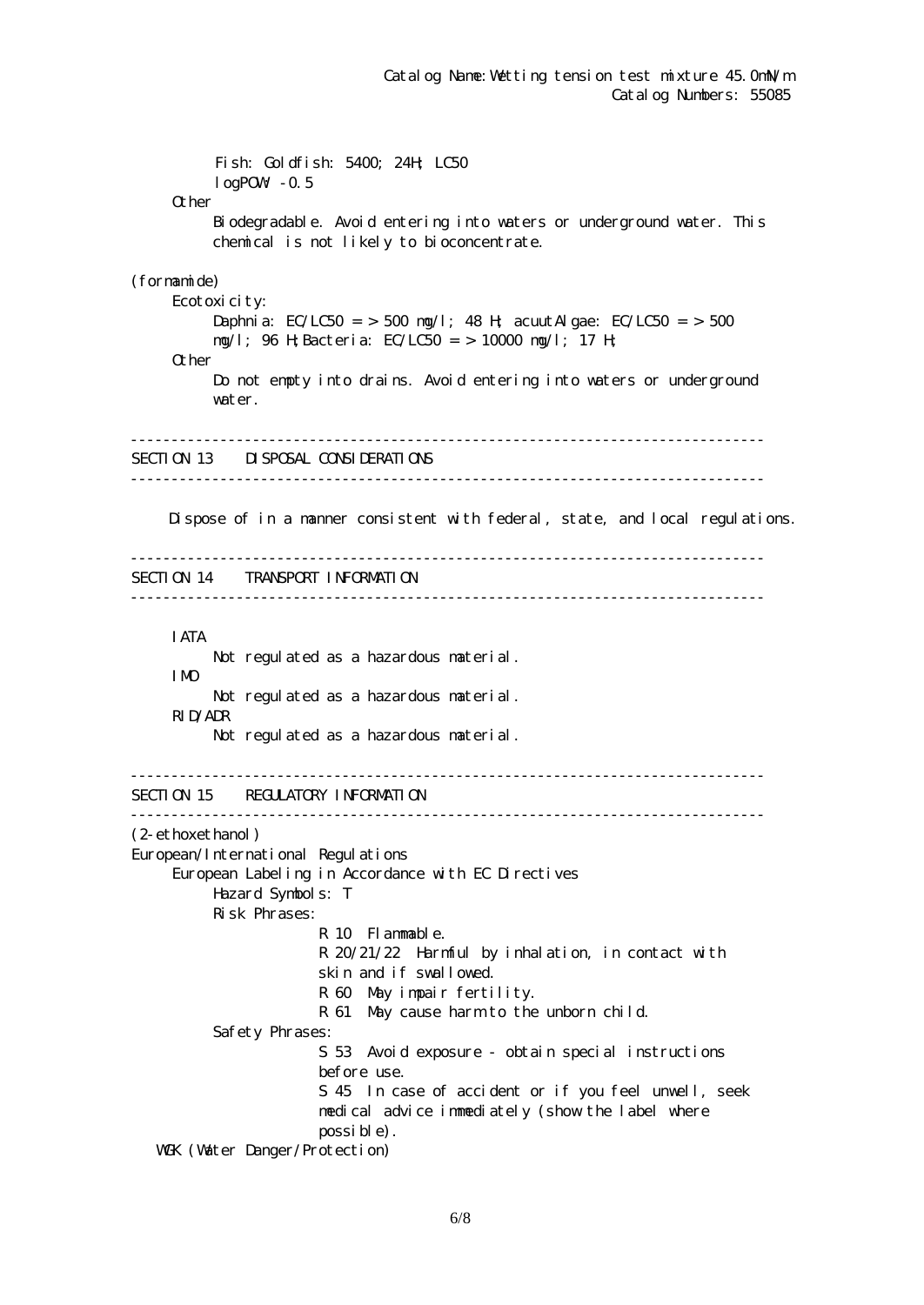CAS# 110-80-5: 1 United Kingdom Occupational Exposure Limits

Canada

 CAS# 110-80-5 is listed on Canada's DSL List. CAS# 110-80-5 is not listed on Canada's Ingredient Disclosure List. Exposure Limits CAS# 110-80-5: OEL-AUSTRALIA:TWA 5 ppm (19 mg/m3);Skin OEL-BELGIUM TWA 5 ppm  $(18 \text{ ng}/\text{m}3)$ ; Skin OEL-DENMARK:TWA 5 ppm (18.5 mg/m3);Skin OEL-FINLAND:TWA 50 ppm (185 mg/m3);STEL 100 ppm (370 mg/m3);Skin OEL-FRANCE:TWA 5 ppm (19 mg/m3);Skin OEL-GERMANY:TWA 20 ppm (75 mg/m3);Skin OEL-HUNGARY:TWA 70 mg/m3;STEL 140 mg/m3;Skin JAN9 OEL-JAPAN TWA 5 ppm  $(18 \text{ ng}/\text{m}3)$ ; Skin OEL-THE NETHERLANDS:TWA 5 ppm (19 mg/m3);Skin OEL-THE PHILIPPINES:TWA 200 ppm (740 mg/m3);Skin OEL-POLAND:TWA 200 mg/m3 OEL-RUSSIA:TWA 5 ppm;STEL 5 mg/m3 OEL-SWEDEN TWA 5 ppm (19  $mg/m3$ ); STEL 10 ppm (40  $mg/m3$ ); Skin OEL-SWIZERLAND TWA 5 ppm  $(19 \text{ ng/m3})$ ; STEL 10 ppm  $(38 \text{ ng/m3})$ ; Skin OEL-TURKEY:TWA 200 ppm (740 mg/m3) OEL-UNITED KINGDOMITWA 10 ppm (37 mg/m3); Skin OEL IN BULGARIA, COLOMBIA, JORDAN, KOREA check ACGIH TLV OEL IN NEW ZEALAND, SINGAPORE, VIETNAM check ACGI TLV US FEDERAL **TSCA**  CAS# 110-80-5 is listed on the TSCA inventory. (formamide) European/International Regulations European Labeling in Accordance with EC Directives Hazard Symbols: T Risk Phrases: R 61 May cause harm to the unborn child. Safety Phrases: S 53 Avoid exposure - obtain special instructions before use. S 45 In case of accident or if you feel unwell, seek medical advice immediately (show the label where possible). WGK (Water Danger/Protection) CAS# 75-12-7: 1 United Kingdom Occupational Exposure Limits CAS# 75-12-7: OES-United Kingdom, TWA 20 ppm TWA; 37 mg/m3 TWA CAS# 75-12-7: OES-United Kingdom, STEL 30 ppm STEL; 56 mg/m3 STEL Canada CAS# 75-12-7 is listed on Canada's DSL List. CAS# 75-12-7 is not listed on Canada's Ingredient Disclosure List. Exposure Limits CAS# 75-12-7: OEL-AUSTRALIA:TWA 10 ppm (15 mg/m3);Skin